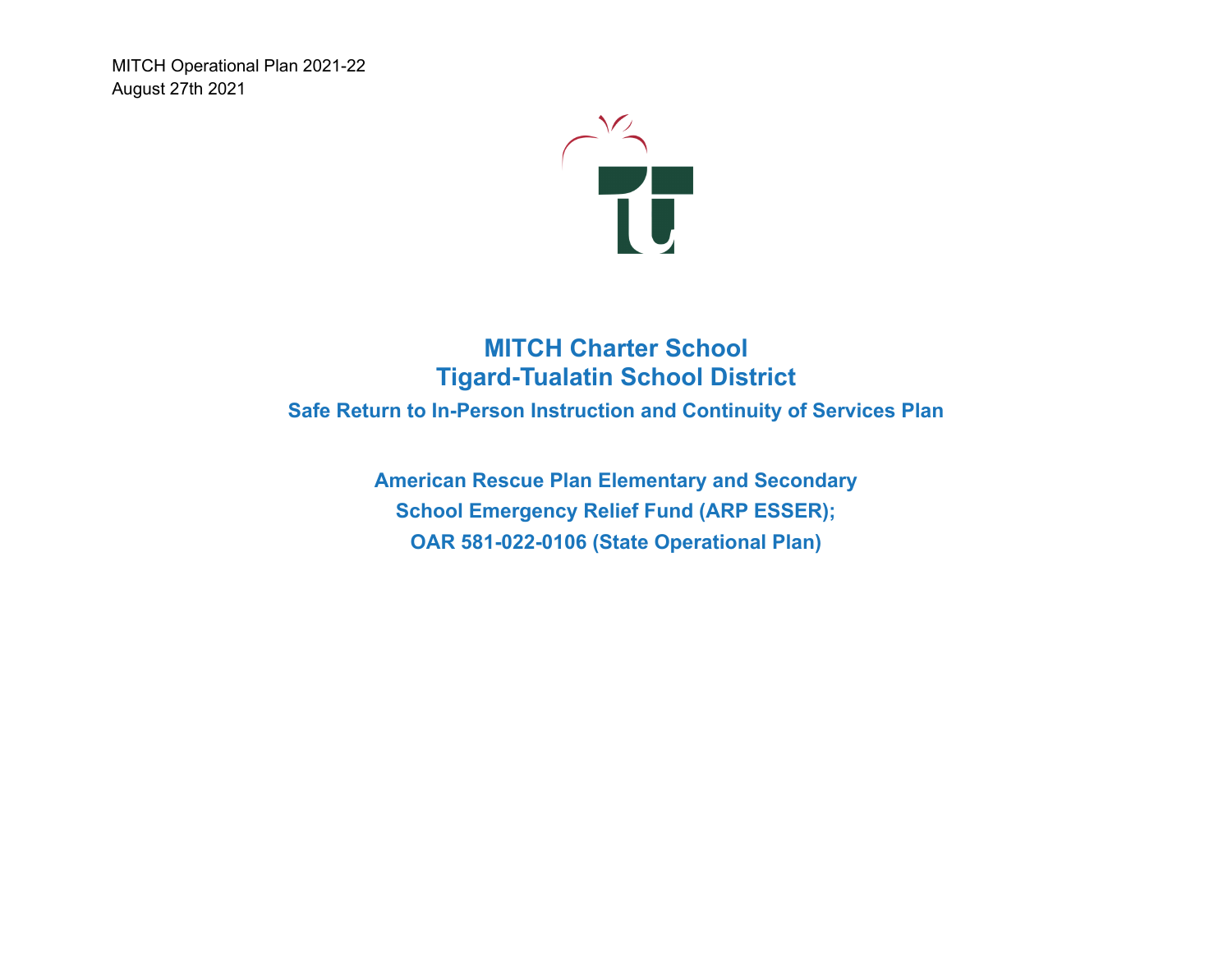# **District Information**

Institution ID: Institution Name: **MITCH Charter School**

District Continuity of Services Plan/RSSL Contact Name and Title: Keri Butler, Executive Director

Contact Email: kbutler@mitchcharterschool.org

#### **Safe Return to In-Person Instruction and Continuity of Services Plan**

In order to best support students and families with the safest possible return to school for the 2021 school year, the Oregon Department of Education (ODE) has created an operational plan template to align guidance from the federal and state level in support of local decision-making and transparency of health and safety measures in the communities that school districts serve. The Safe Return to In-Person Instruction and Continuity of Services Plan serves the following purposes:

1) Replaces the Ready Schools, Safe Learners Operational Blueprint required under

Executive Order 21-06; and

2) Meets the requirements for:

a. An operational plan required under OAR 581-022-0106(4), while aligning the CDC Guidance on School Reopening with the Ready Schools, Safe Learners Resiliency Framework for the 2021-22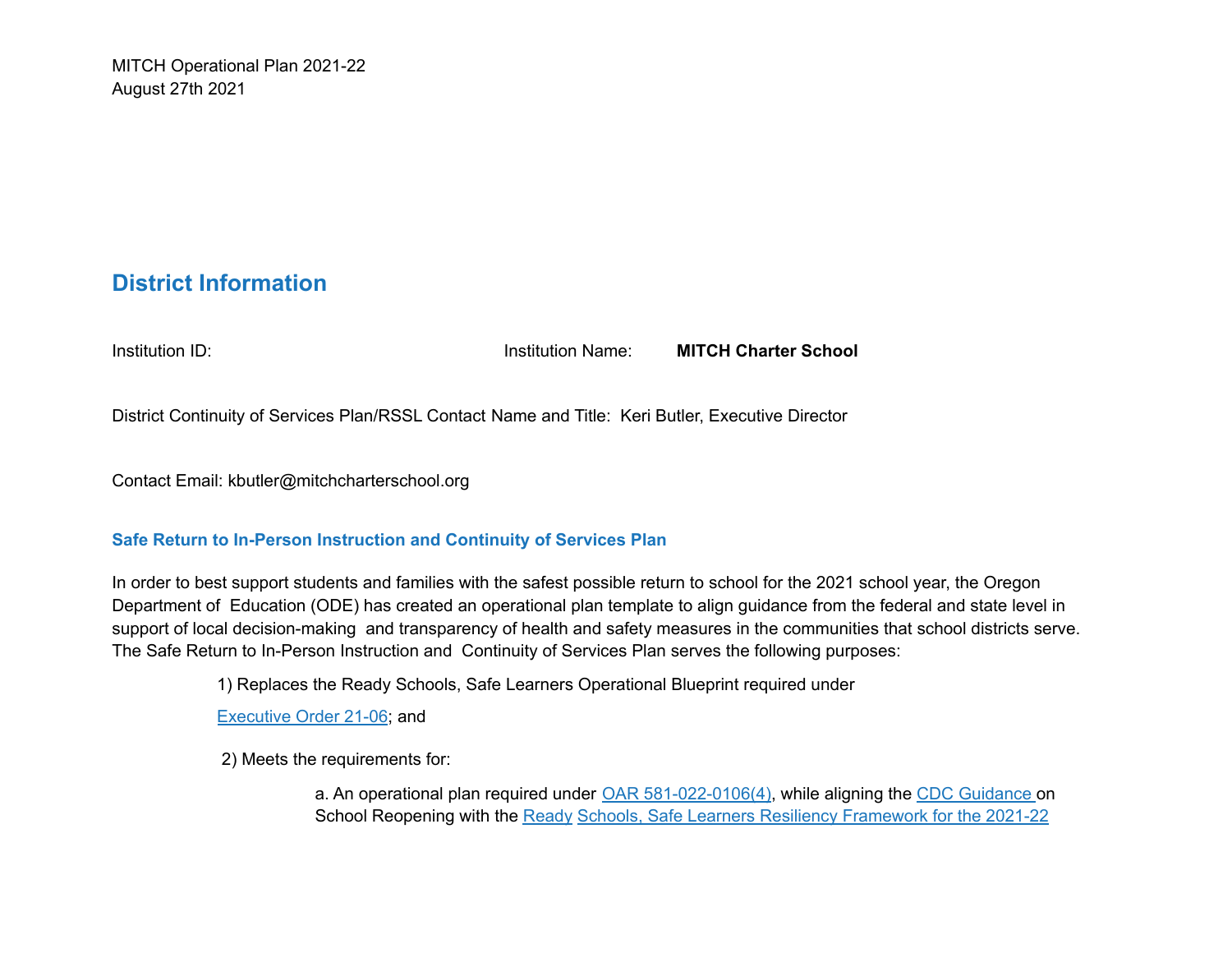School Year (RSSL Resiliency Framework);

b. Section 2001(i)(1) of the ARP ESSER and the US Department of Education's Interim Final Requirements for Safe Return/Continuity of Services Plan; and

c. Communicable Disease Plan and Isolation Plan under OAR 581-022-2220 (Division 22 requirements).

As districts plan and implement the recommendations in ODE's RSSL Resiliency Framework, they will need to consider a continuum of risk levels when all recommendations cannot be fully implemented. For example, universal correct wearing of face coverings between people is one of the most effective preventive measures. However, there will be times when this is not possible based on a specific interaction or a physical space limitation, such as during meal times. It will be necessary to consider and balance the mitigation strategies described to best protect health and safety while ensuring full time in person learning.

ODE remains committed to the guiding principles introduced in spring of 2020 to generate collective action and leadership for efforts to respond to COVID-19 across Oregon. These principles are updated to reflect the current context:

> ● **Ensure safety and wellness**. Prioritizing basic needs such as food, shelter, wellness, supportive relationships and support for mental, social, and emotional health of students and staff.

● **Center health and well-being**. Acknowledging the health and mental health impacts of this past year, commit to creating learning opportunities that foster creative expression, make space for reflection and connection, and center on the needs of the whole child rather than solely emphasizing academic achievement.

● **Cultivate connection and relationship**. Reconnecting with one another after a year of separation can occur through quality learning experiences and deep interpersonal relationships among families, students and staff.

● **Prioritize equity**. Recognize the disproportionate impact of COVID-19 on Black, American Indian/Alaska Native, and Latino/a/x, Pacific Islander communities; students experiencing disabilities; students living in rural areas; and students and families navigating poverty and houselessness. Apply an equity-informed, anti-racist, and anti-oppressive lens to promote culturally sustaining and revitalizing educational systems that support every child.

● **Innovate**. Returning to school is an opportunity to improve teaching and learning by iterating on new instructional strategies, rethinking learning environments, and investing in creative approaches to address unfinished learning.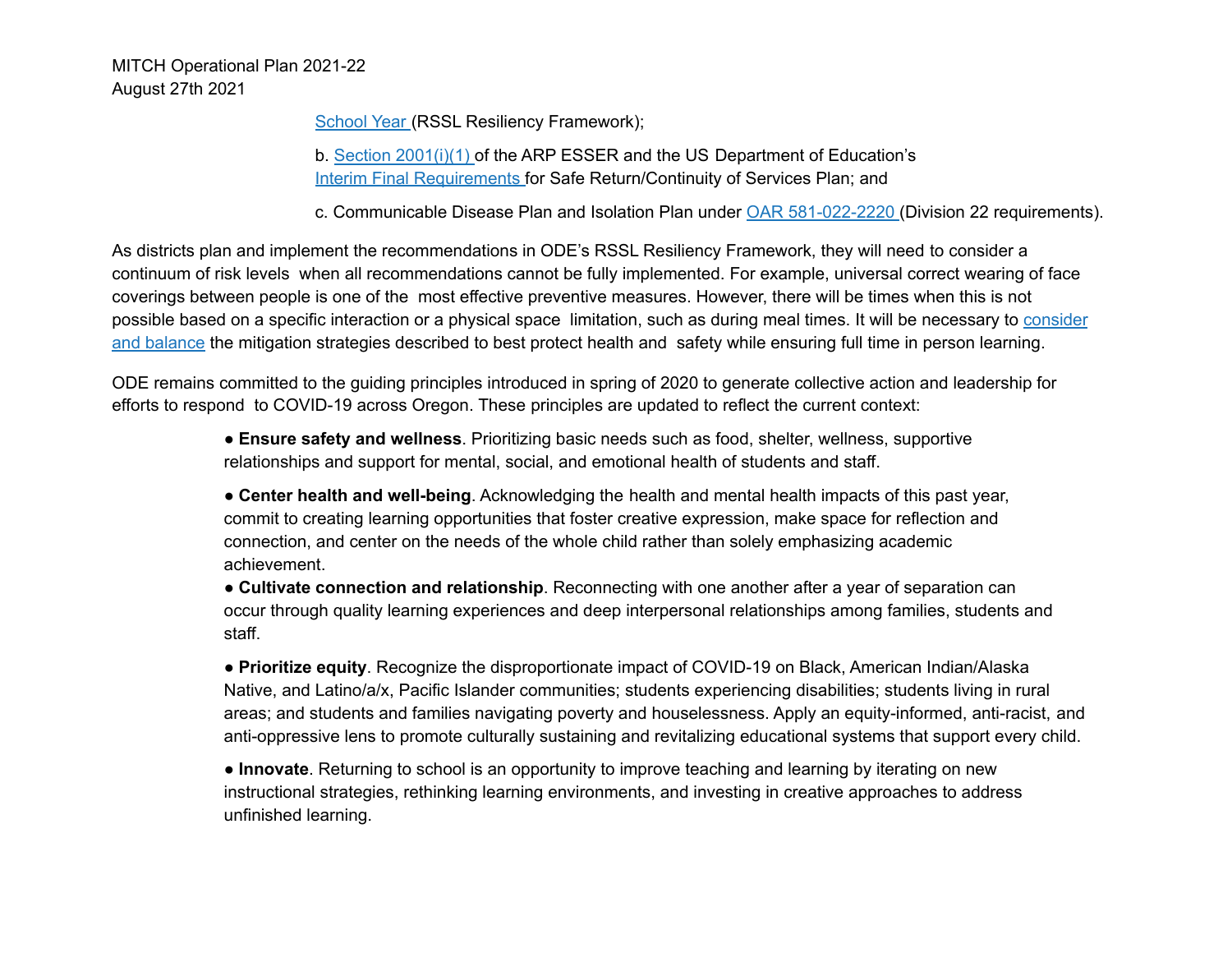| <b>ARP ESSER &amp;</b><br>OAR 581-022-0106<br><b>Component</b>              | Extent to which district has adopted policies,<br>protocols, or procedures and description of<br>policies, protocols, or procedures adopted to<br>ensure continuity of services                                                                                                                                                                                                                                                                                                                                                                                           | How do the district's policies, protocols, and<br>procedures center on equity?                                                                                                                                                                                                                                                                                                                                                                                     |
|-----------------------------------------------------------------------------|---------------------------------------------------------------------------------------------------------------------------------------------------------------------------------------------------------------------------------------------------------------------------------------------------------------------------------------------------------------------------------------------------------------------------------------------------------------------------------------------------------------------------------------------------------------------------|--------------------------------------------------------------------------------------------------------------------------------------------------------------------------------------------------------------------------------------------------------------------------------------------------------------------------------------------------------------------------------------------------------------------------------------------------------------------|
| Devote time for students<br>and staff to connect and<br>build relationships | MITCH allocates a large portion of every school year to<br>several programs and practices that engage relationship<br>building through social emotional learning, culturally<br>responsive teaching, trauma-informed practice, and<br>Positive Behavior Intervention Supports. Specific<br>programs include Kinder Camp for our newest students, all<br>school assemblies, and field trips throughout the year. Our<br>inservice is focused particularly on developing teacher's<br>capacity and awareness of social emotional learning to<br>implement in the classroom. | MITCH's equity team works with the TTSD equity<br>and inclusion department to center student and<br>family voices at the margins in our instructional<br>programming and community outreach.<br>In partnership with Lead by Learning, a team of<br>teacher leaders are leading professional<br>development around public learning, a process<br>that develops staff communication and<br>relationship building by centering student<br>experience and street data. |

# **Planning Mental Health Supports**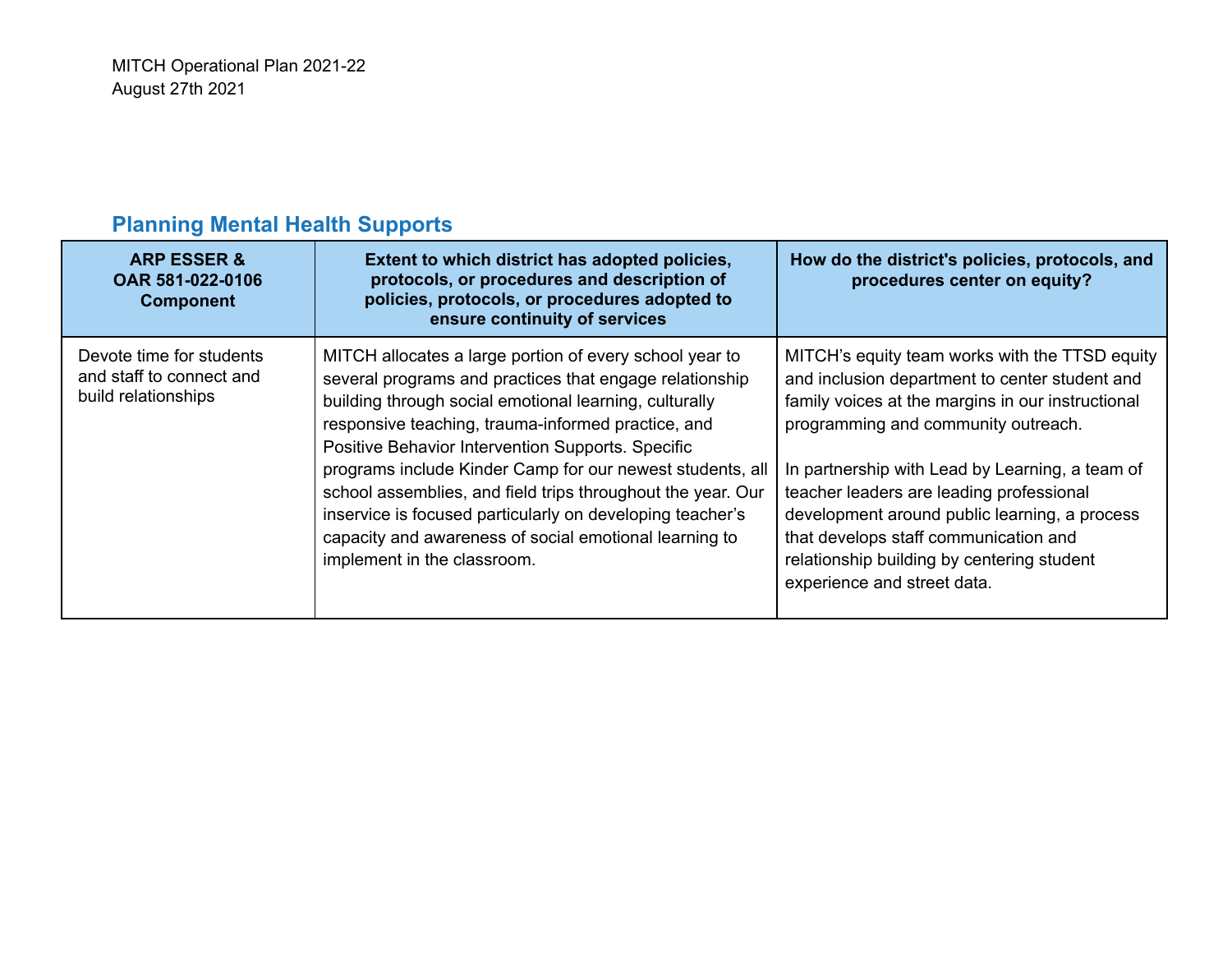| Ample class time, and<br>private time if needed, for<br>creative opportunities that<br>allow students and staff to<br>explore and process their<br>experiences | MITCH engages in morning meetings, garden activities,<br>and Social Emotional Learning practices to create time for<br>students to connect and reflect on their experiences.                                                                                                                                                                                                                                                   | MITCH's exploration of trauma-informed practice<br>and SEL has connected to culturally responsive<br>teaching in an effort to bring family and student<br>knowledge into the classroom. Teachers provide<br>opportunities for students to share experiences<br>that are humanizing and within a culture of care.<br>Classrooms develop co-constructed norms<br>related to how students and staff share their lived<br>experiences within the learning and school<br>community. |
|----------------------------------------------------------------------------------------------------------------------------------------------------------------|--------------------------------------------------------------------------------------------------------------------------------------------------------------------------------------------------------------------------------------------------------------------------------------------------------------------------------------------------------------------------------------------------------------------------------|--------------------------------------------------------------------------------------------------------------------------------------------------------------------------------------------------------------------------------------------------------------------------------------------------------------------------------------------------------------------------------------------------------------------------------------------------------------------------------|
| Link staff, students and<br>families with culturally<br>relevant health and<br>mental health services<br>and supports                                          | MITCH's school counselor offers mental health supports<br>and services that provide for physical, social and<br>emotional needs of students and families. Our Parent<br>Support Organization also runs programs throughout the<br>year to provide clothing, food and connection for families.<br>We partner with TTSD to provide many of these services,<br>as well as a local nonprofit, Neighbors Nourishing<br>Communities. | TTSD strives to have a workforce that reflects the<br>students we serve. Unfortunately, this is not a<br>reality at this time. Partnerships with specific<br>organizations will offer students some culturally<br>specific services. Current partnerships include<br>LatinoNetwork, IRCO, REAP, GLSEN,<br>Resolutions NW, SARC, and CARES NW.                                                                                                                                  |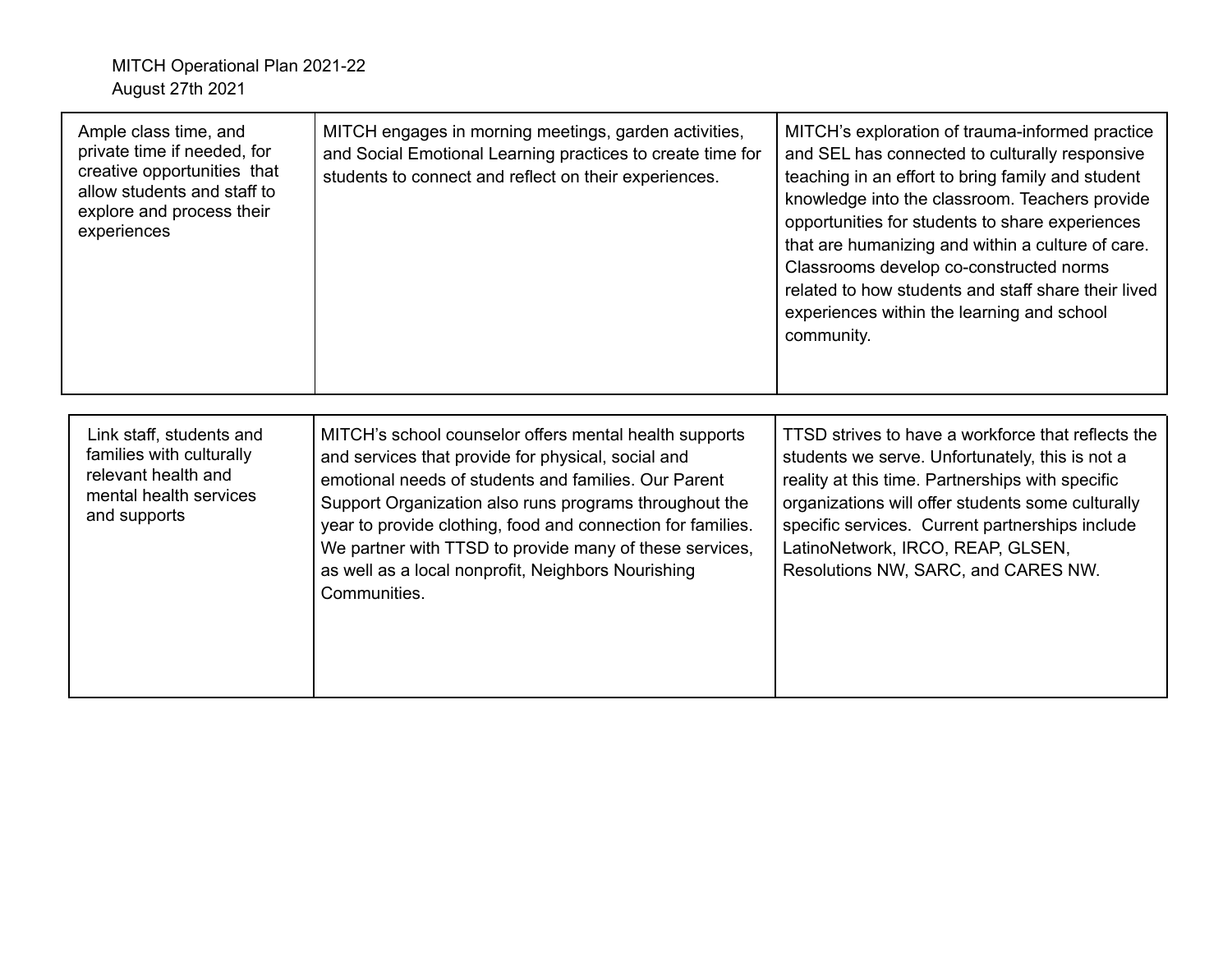| Foster peer/student lead<br>initiatives on wellbeing<br>and mental health. | At all levels, students are part of and responsible for their<br>community. Students start each morning with a community<br>meeting where they learn important SEL lessons, build<br>relationships, and celebrate achievements. All teachers<br>are learning how to embed trauma informed, restorative<br>practices into their classrooms, ensure students have a<br>voice in their classroom communities, and SEL is<br>embedded into daily content lessons. | Public learning is being implemented throughout<br>the staff community to embrace vulnerability and<br>build safe spaces for sharing. In partnership with<br>culturally responsive practice, the public learning<br>approach is intended to be brought into the<br>classroom, so that students can similarly<br>embrace vulnerability and build safe spaces for<br>sharing. |
|----------------------------------------------------------------------------|---------------------------------------------------------------------------------------------------------------------------------------------------------------------------------------------------------------------------------------------------------------------------------------------------------------------------------------------------------------------------------------------------------------------------------------------------------------|-----------------------------------------------------------------------------------------------------------------------------------------------------------------------------------------------------------------------------------------------------------------------------------------------------------------------------------------------------------------------------|
|                                                                            |                                                                                                                                                                                                                                                                                                                                                                                                                                                               | Our staff Lead by Learning goal is centered<br>around measuring street data on<br>student-reported levels of belonging, mastery,<br>and efficacy. This data specifically centers<br>historically underserved student demographics.                                                                                                                                          |

## **Communicable Disease Management Plan**

Please provide a link to the district's **communicable disease management plan** that describes measures put in place to limit the spread of COVID-19 within school settings. (OAR 581-022-2220). The advised components of the plan and additional information are found in the Communicable Disease Management Plan section of the RSSL Resiliency Framework and meet the ESSER process requirements of "coordination with local public health authorities."

Link: TTSD [Communicable](https://docs.google.com/document/d/1-8exO2zp4lEnu2cVtnvVJKt4tb5Jizh1Ebzg1a4ugUA/edit#) Disease Management Plan and COVID [Communicable](https://docs.google.com/document/d/1B5AXKwAHZdILTtf_S5sXdABHzgzkHjLc1vkhGvZ3wAs/edit) Disease Management Plan

| <b>ARP ESSER Component</b> | Extent to which district has adopted policies,<br>protocols, or procedures and description of<br>policies, protocols, or procedures to ensure<br><b>continuity of services</b> | How do the district's policies, protocols, and<br>procedures center on equity? |
|----------------------------|--------------------------------------------------------------------------------------------------------------------------------------------------------------------------------|--------------------------------------------------------------------------------|
|----------------------------|--------------------------------------------------------------------------------------------------------------------------------------------------------------------------------|--------------------------------------------------------------------------------|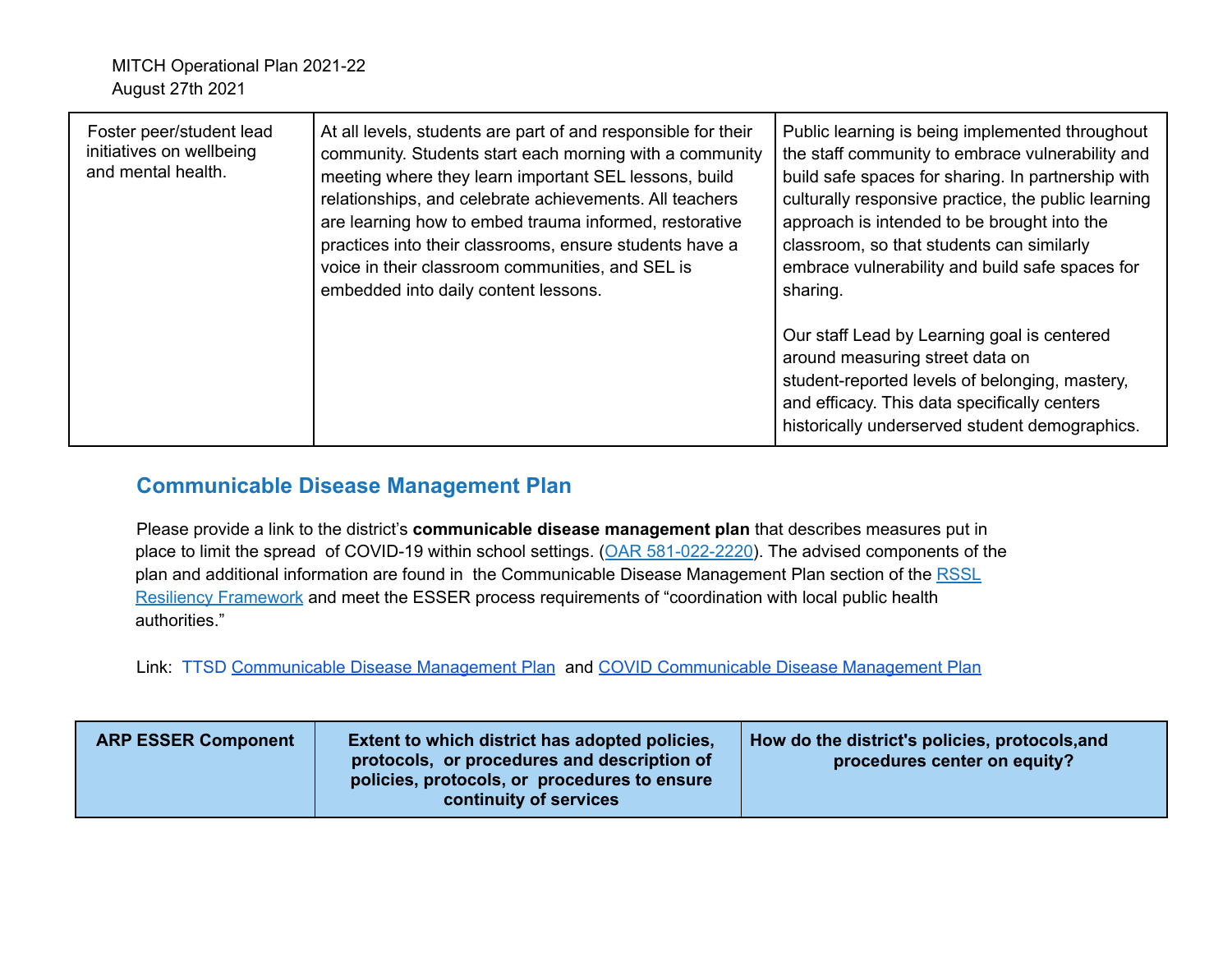| Coordination with local<br>public health<br>authority(ies) including<br>Tribal health departments | MITCH works under the guidance of the TTSD Health<br>Services, the Lead District Nurse, and Washington<br>County Department of Health and Human Services to<br>be sure we are serving our community. | We are implementing the SB13 Tribal<br>Histories/Shared Histories curriculum in our<br>classrooms to build cultural responsive environments<br>in our classroom communities. Our garden projects<br>involve saving Indigenous seeds and celebrating<br>Indigenous agricultural practices and ways of<br>knowing. We are collaborating with TTSD to develop<br>communication with local Tribal health leaders. |
|---------------------------------------------------------------------------------------------------|------------------------------------------------------------------------------------------------------------------------------------------------------------------------------------------------------|---------------------------------------------------------------------------------------------------------------------------------------------------------------------------------------------------------------------------------------------------------------------------------------------------------------------------------------------------------------------------------------------------------------|
|                                                                                                   |                                                                                                                                                                                                      |                                                                                                                                                                                                                                                                                                                                                                                                               |

## **Isolation Plan**

Please provide a link to the district's plan to **maintain health care and space** that is appropriately supervised and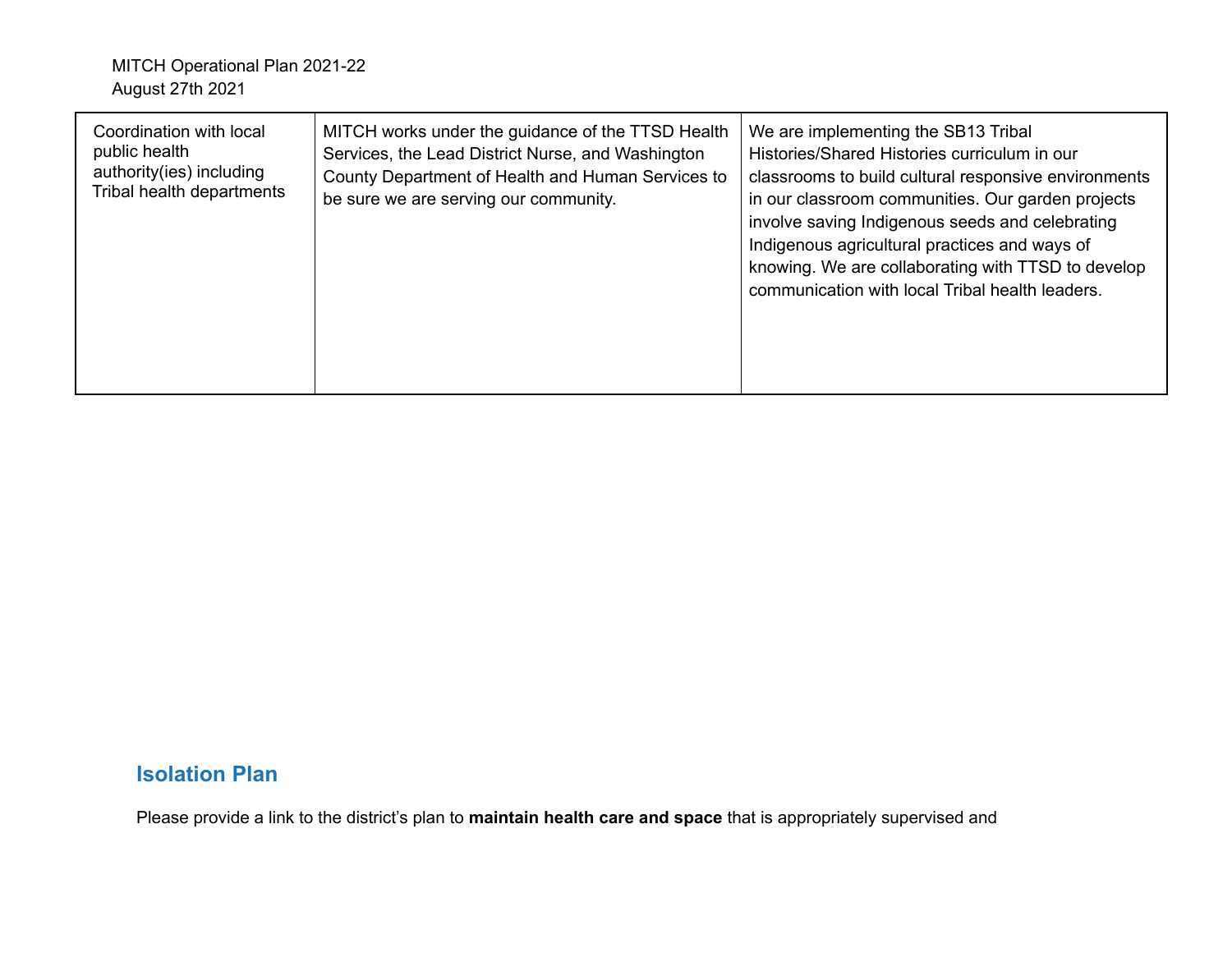adequately equipped for providing first aid, and **isolates** the sick or injured child. (OAR 581-022-2220). If planning for this space is in your communicable disease management plan for COVID-19, please provide the page number. Additional information about the Isolation Plan can be found in the Isolation & Quarantine Protocols section of the RSSL Resiliency Framework.

Link: COVID [Communicable](https://docs.google.com/document/d/1B5AXKwAHZdILTtf_S5sXdABHzgzkHjLc1vkhGvZ3wAs/edit) Disease Plan- Pages 7 & 9 and COVID [Response](https://docs.google.com/document/d/1jqIHVAWBOUAUfzPjgUU4zeeaIVihGPIGDzTxqP1xa7w/edit) Protocol

# **Health and Safety Strategies**

School administrators are required to **exclude staff or students from school** whom they have reason to suspect have been exposed to COVID-19. (OAR 333-019-0010)

Please complete the table below to include the extent to which the district has adopted policies and the description of each policy for each health and safety strategy. In developing the response, please review and consider the CDC quidance and the RSSL Resiliency Framework for each health and safety strategy. Additional documents to support district and school planning are available on the ODE Ready Schools, Safe Learners website.

| <b>Health and</b><br><b>Safety Strategy</b> | Extent to which district has adopted policies,<br>protocols, or procedures and description<br>thereof | How do the district's policies, protocols, and<br>procedures center on equity? |
|---------------------------------------------|-------------------------------------------------------------------------------------------------------|--------------------------------------------------------------------------------|
|---------------------------------------------|-------------------------------------------------------------------------------------------------------|--------------------------------------------------------------------------------|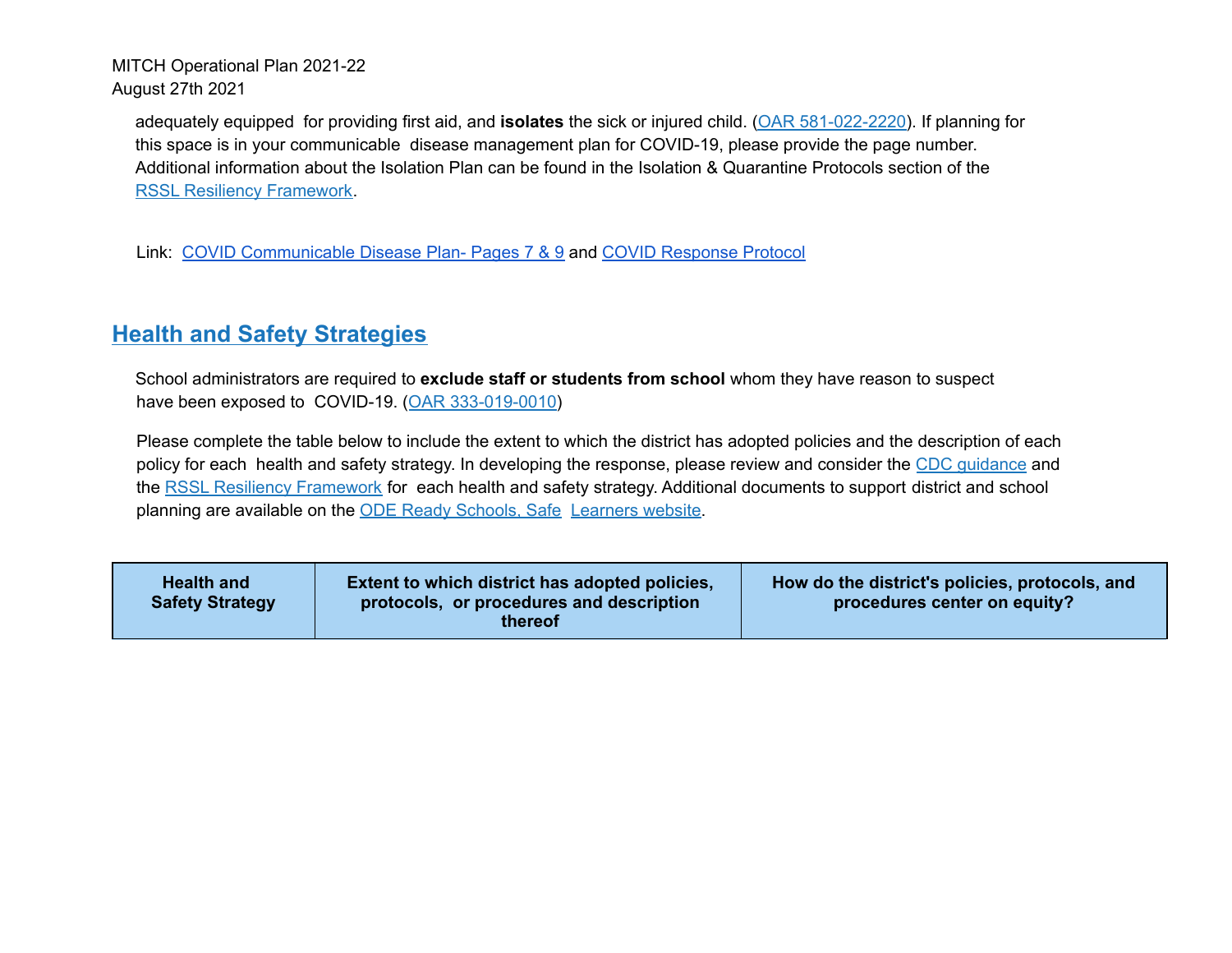| <b>COVID-19</b><br>vaccinations to<br>educators, other staff,<br>and students if<br>eligible | MITCH is working under guidance from TTSD. Our<br>sponsoring district's partnerships with IRCO and<br>Latino Network have supported outreach to our<br>impacted communities related to vaccinations and the<br>impact of misinformation. |
|----------------------------------------------------------------------------------------------|------------------------------------------------------------------------------------------------------------------------------------------------------------------------------------------------------------------------------------------|
|                                                                                              |                                                                                                                                                                                                                                          |

|                                                       |                                                                                                                                                                                                                                                                                                                                                                                                                                                                                                                                                                                                                                                                                 | Page 9 of 15                                                                                                                                                                                                                                                                                                                                                                                                  |
|-------------------------------------------------------|---------------------------------------------------------------------------------------------------------------------------------------------------------------------------------------------------------------------------------------------------------------------------------------------------------------------------------------------------------------------------------------------------------------------------------------------------------------------------------------------------------------------------------------------------------------------------------------------------------------------------------------------------------------------------------|---------------------------------------------------------------------------------------------------------------------------------------------------------------------------------------------------------------------------------------------------------------------------------------------------------------------------------------------------------------------------------------------------------------|
| Universal and correct<br>wearing of face<br>coverings | Face Coverings & Personal Protective Equipment (PPE)-<br>Universal and correct use of face coverings keeps<br>students learning in-person. PPE Requirements for Staff<br>are provided in this document.<br>The district will provide Personal Protective Equipment<br>(PPE) to staff and students.<br>$\triangleright$ All staff will be expected to wear face coverings<br>(masks) indoors at all times.<br>$\triangleright$ All students will be required to wear a face<br>covering indoors and on buses at all times.<br>$\triangleright$ For the first month of the 21-22 school year,<br>students will be required to wear masks outside,<br>unless physically distanced. | MITCH is working under guidance from TTSD.<br>School leadership, staff, and our school counselor<br>are reaching out to families to communicate this.<br>We are working with the TTSD's EL department to<br>access translation support and funding for text<br>apps like Remind to deliver user friendly and<br>multilingual infographics. We are always available<br>to field questions via phone and email. |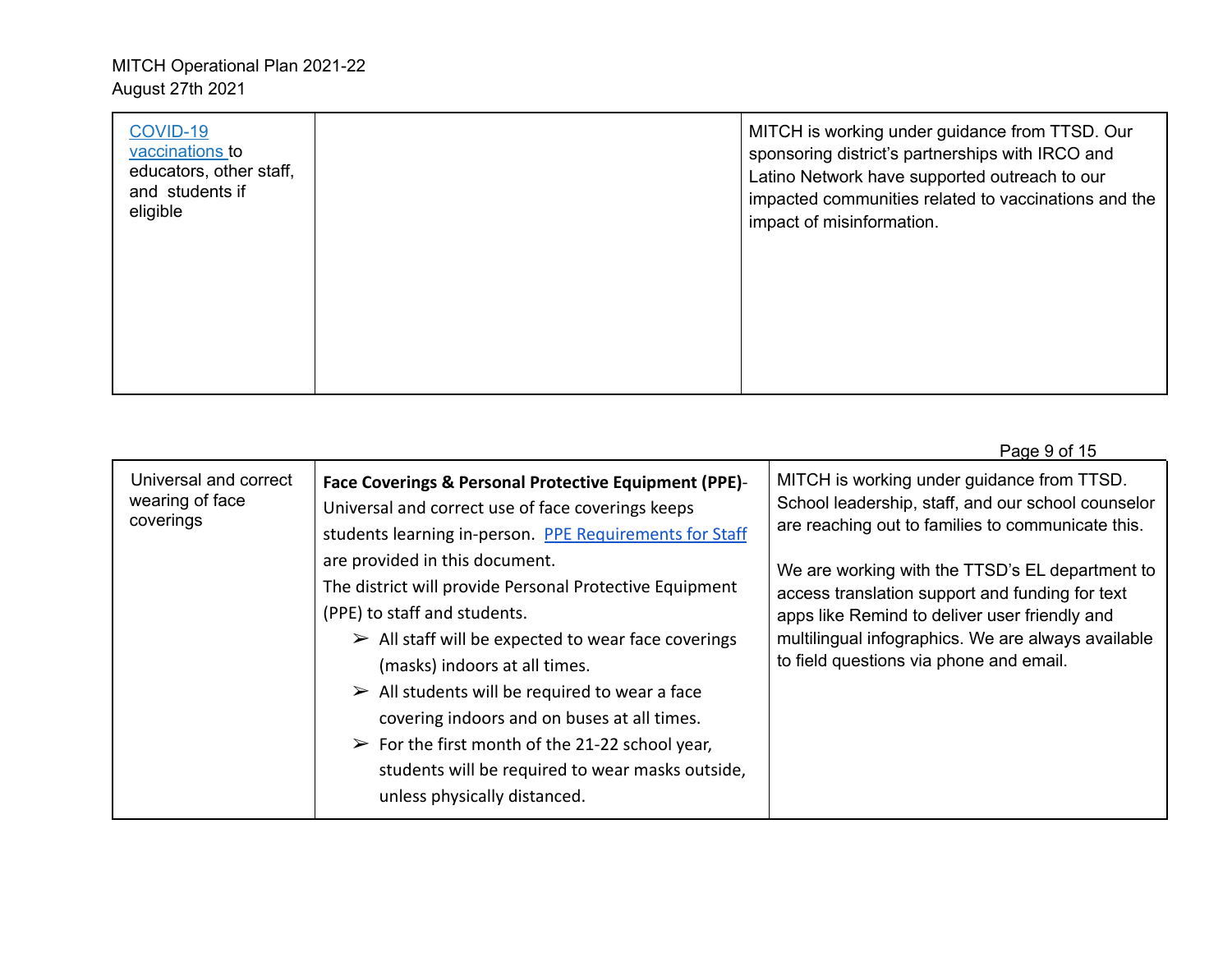| $\triangleright$ Children (and adults) of any age should not wear a<br>face covering:<br>If they have a medical condition that<br>$\bullet$<br>makes it difficult for them to breathe with<br>a face covering;<br>If they experience a disability that<br>$\bullet$<br>prevents them from wearing a face<br>covering;<br>If they are unable to remove the face<br>covering independently. |  |
|-------------------------------------------------------------------------------------------------------------------------------------------------------------------------------------------------------------------------------------------------------------------------------------------------------------------------------------------------------------------------------------------|--|
| *ADA accommodations: Staff members and/or students<br>may require accommodations to meet the face covering<br>or face shield requirements. The district's guidance for<br>providing accommodation for students will help schools<br>through the process.                                                                                                                                  |  |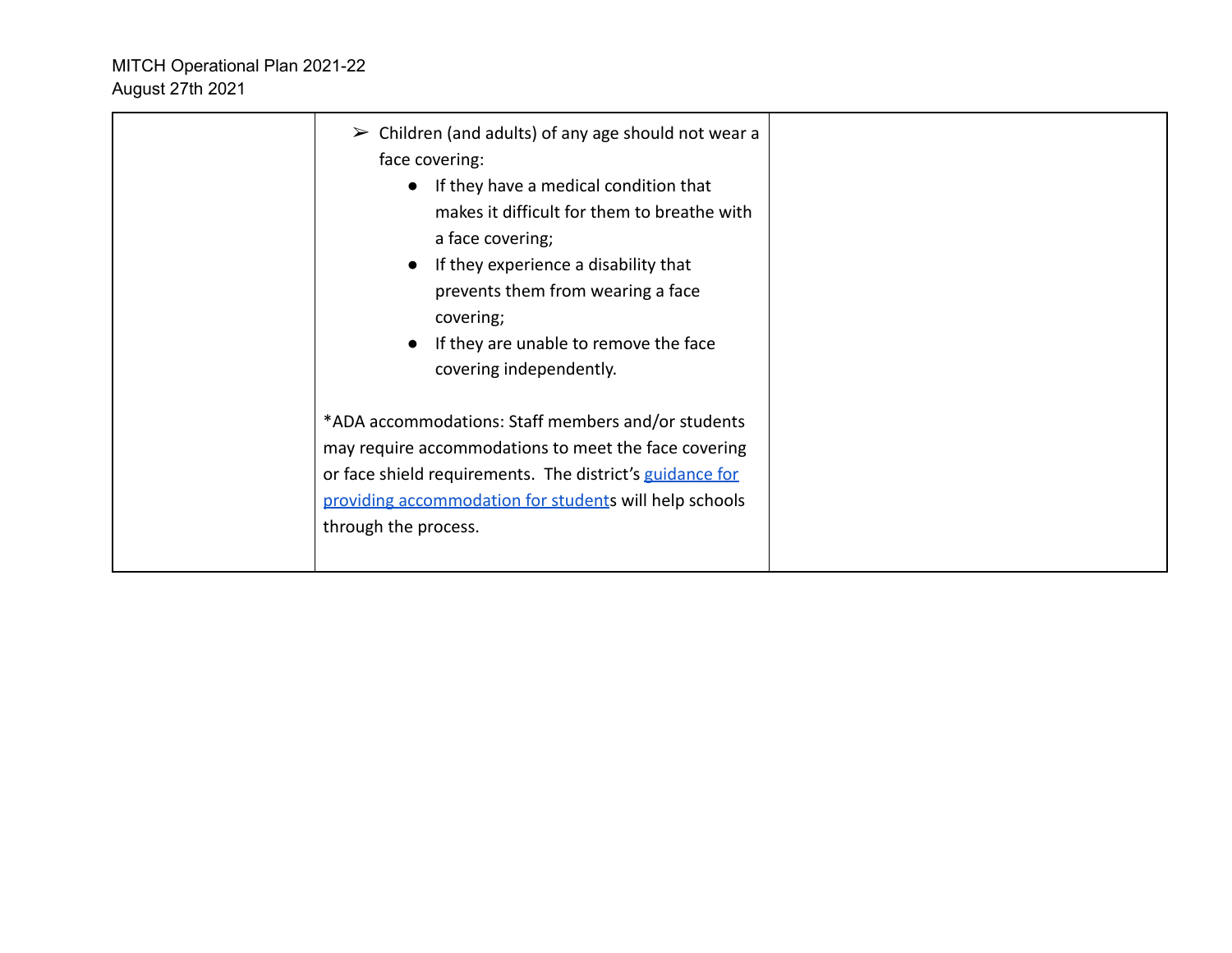| Physical distancing<br>and cohorting | Physical Distance- maintain at least 3 feet physical<br>distance whenever possible.<br>$\triangleright$ Model, teach, and reinforce physical distancing at<br>the classroom, school, and district level until they<br>become an expected and accepted way of being<br>at school. Using our Positive Behavior<br>Intervention Support Teams and structures<br>schools will plan, teach and reinforce: physical<br>distancing in all daily activities and instruction,<br>maintaining at least six feet between individuals<br>to the maximum extent possible; Plan for<br>students who will need additional support in<br>learning how to maintain physical distancing<br>requirements; Provide instruction and<br>reinforcements and train staff to never employ<br>punitive discipline.<br>$\triangleright$ To minimize contact during drop-off and pick-up,<br>have parents/drivers remain outside of the<br>building for sign-in and out of their children<br>whenever possible.<br>$\triangleright$ Schools will provide visual cues to remind all<br>persons to physically distance themselves from<br>each other.<br>$\triangleright$ When students are unmasked (i.e. mask breaks or<br>lunches) school will create space for 6 feet<br>distance and encourage students to be outdoors<br>when unmasked. | MITCH is working under guidance from TTSD.<br>School leadership, staff, and our school counselor<br>are reaching out to families to communicate this.<br>We are working with the TTSD's EL department to<br>access translation support and funding for text<br>apps like Remind to deliver user friendly and<br>multilingual infographics. We are always available<br>to field questions via phone and email. |
|--------------------------------------|-----------------------------------------------------------------------------------------------------------------------------------------------------------------------------------------------------------------------------------------------------------------------------------------------------------------------------------------------------------------------------------------------------------------------------------------------------------------------------------------------------------------------------------------------------------------------------------------------------------------------------------------------------------------------------------------------------------------------------------------------------------------------------------------------------------------------------------------------------------------------------------------------------------------------------------------------------------------------------------------------------------------------------------------------------------------------------------------------------------------------------------------------------------------------------------------------------------------------------------------------------------------------------------------------------------------|---------------------------------------------------------------------------------------------------------------------------------------------------------------------------------------------------------------------------------------------------------------------------------------------------------------------------------------------------------------------------------------------------------------|
|--------------------------------------|-----------------------------------------------------------------------------------------------------------------------------------------------------------------------------------------------------------------------------------------------------------------------------------------------------------------------------------------------------------------------------------------------------------------------------------------------------------------------------------------------------------------------------------------------------------------------------------------------------------------------------------------------------------------------------------------------------------------------------------------------------------------------------------------------------------------------------------------------------------------------------------------------------------------------------------------------------------------------------------------------------------------------------------------------------------------------------------------------------------------------------------------------------------------------------------------------------------------------------------------------------------------------------------------------------------------|---------------------------------------------------------------------------------------------------------------------------------------------------------------------------------------------------------------------------------------------------------------------------------------------------------------------------------------------------------------------------------------------------------------|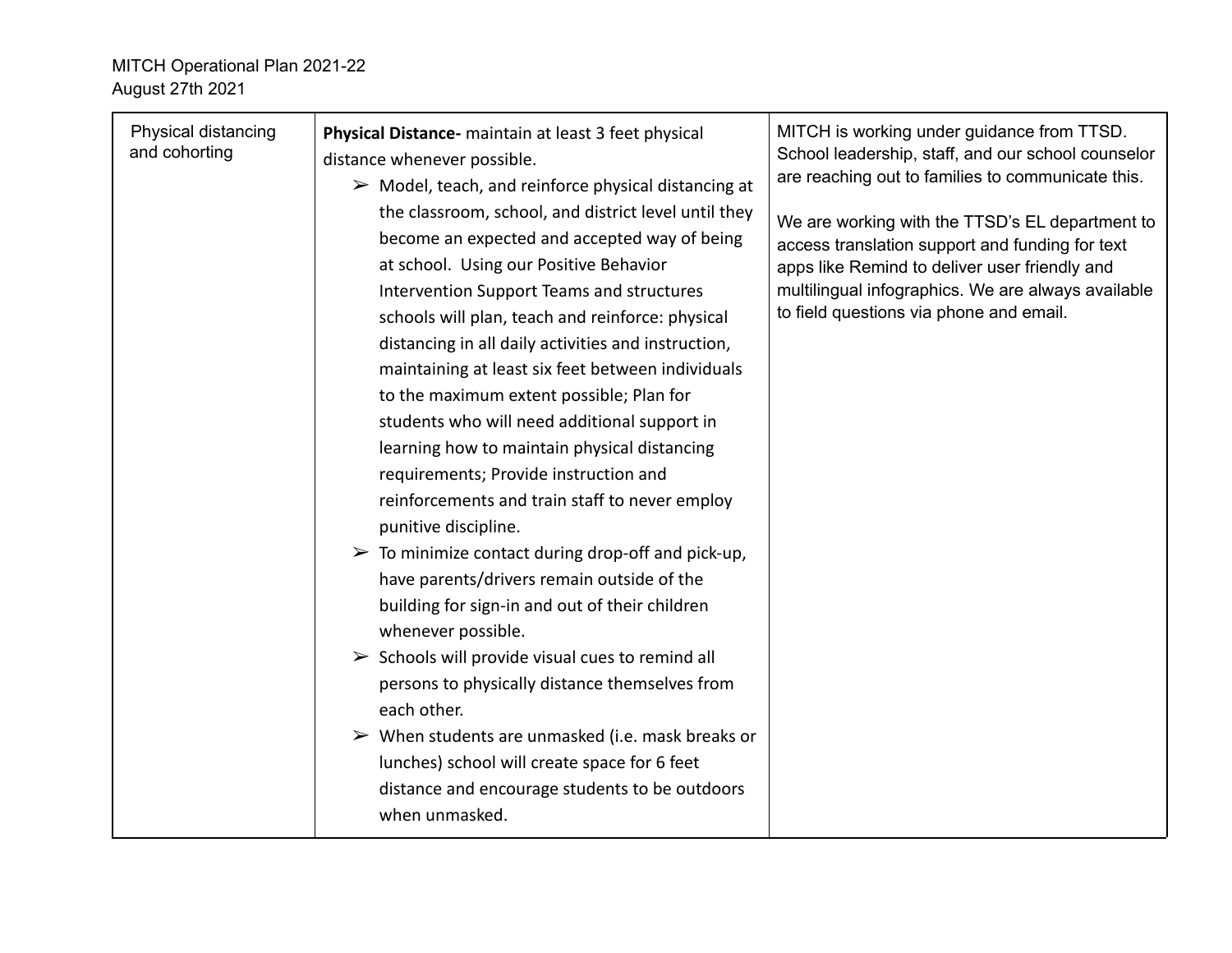| Ventilation and air flow                 | In response to the need for increased and improved<br>ventilation to combat the potential spread of the<br>coronavirus that causes COVID-19, TTSD has implemented<br>multiple strategies, depending on the capacity of existing<br>equipment to maximize the outside air exchanges in all<br>conditioned spaces. We have made these changes consistent<br>with guidance from both the CDC and the American Society<br>of Heating, Refrigerating and Air-Conditioning Engineers<br>(ASHRAE).<br>All HVAC equipment has been inspected and checked to<br>ensure proper operation. All filters have been changed with<br>new filters and the frequency of the filter changes has been<br>increased. Please see that HVAC informational update link<br>for additional information.<br><b>HVAC informational update</b> | MITCH is working under guidance from TTSD.<br>School leadership, staff, and our school counselor<br>are reaching out to families to communicate this.<br>We are working with the TTSD's EL department to<br>access translation support and funding for text apps<br>like Remind to deliver user friendly and multilingual<br>infographics. We are always available to field<br>questions via phone and email. |
|------------------------------------------|--------------------------------------------------------------------------------------------------------------------------------------------------------------------------------------------------------------------------------------------------------------------------------------------------------------------------------------------------------------------------------------------------------------------------------------------------------------------------------------------------------------------------------------------------------------------------------------------------------------------------------------------------------------------------------------------------------------------------------------------------------------------------------------------------------------------|---------------------------------------------------------------------------------------------------------------------------------------------------------------------------------------------------------------------------------------------------------------------------------------------------------------------------------------------------------------------------------------------------------------|
| Handwashing and<br>respiratory etiquette | Hand, Sneeze & Cough Hygiene- Practice frequent<br>washing with soap and water (or using hand sanitizer<br>when hand washing is not available). Schools will have<br>scheduled handwashing throughout the school day,<br>beginning when students enter the building. If unable<br>to wash hands, use alcohol-based (60 to 95%)<br>hand-sanitizing products. Wash hands frequently (e.g.,<br>teachers moving between cohorts, before and after<br>meals, after coming inside, after using the restroom,<br>after sneezing, blowing your nose, or coughing) with                                                                                                                                                                                                                                                     | MITCH is working under guidance from TTSD.<br>School leadership, staff, and our school counselor<br>are reaching out to families to communicate this.<br>We are working with the TTSD's EL department to<br>access translation support and funding for text apps<br>like Remind to deliver user friendly and multilingual<br>infographics. We are always available to field<br>questions via phone and email. |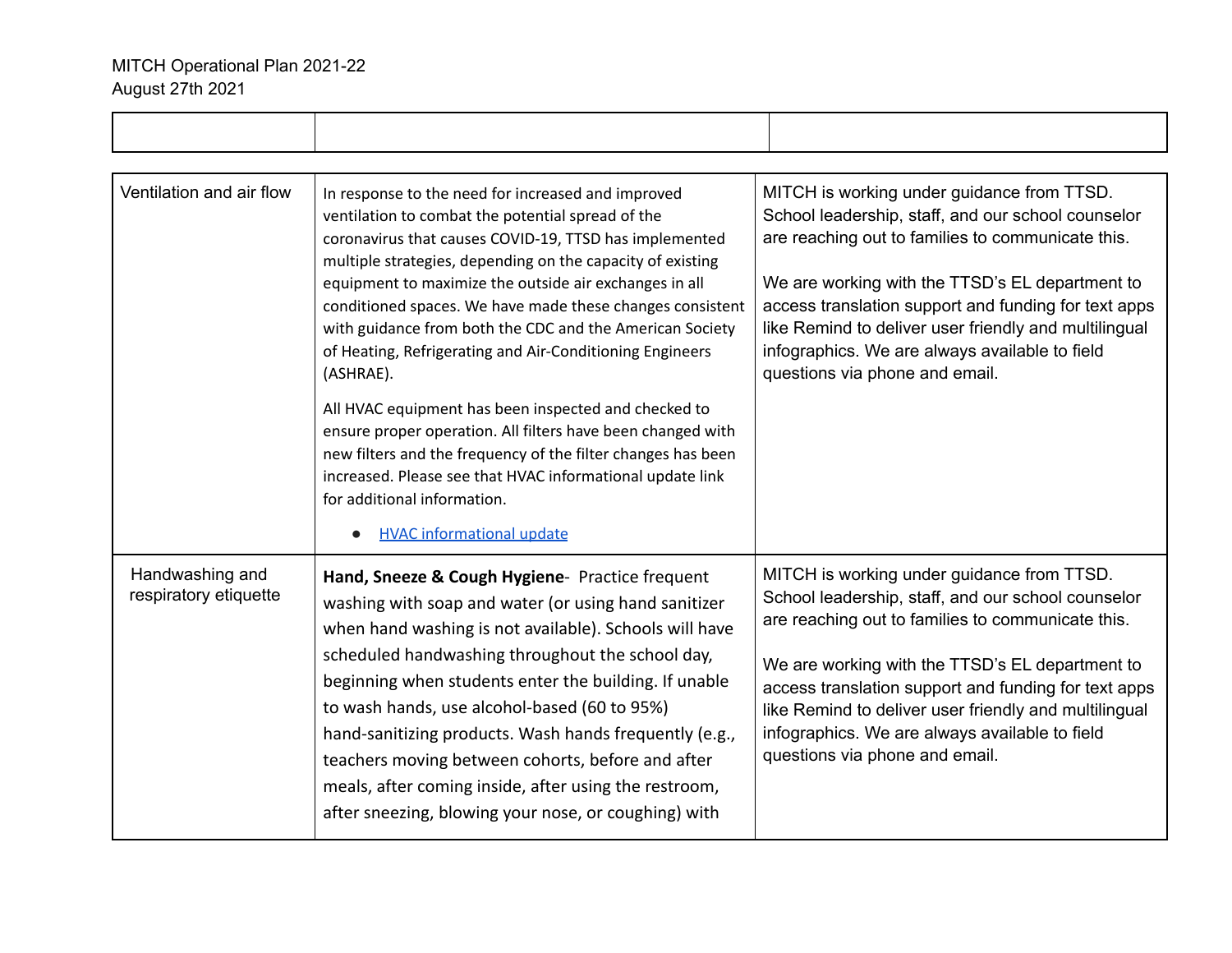| soap and water for at least 20 seconds. Model, teach,    |
|----------------------------------------------------------|
| and reinforce hygiene practices at the classroom,        |
| school, and district level until they become an expected |
| and accepted way of being at school. Staff and students  |
| will be educated on the importance of respiratory        |
| etiquette: Cover coughs and sneezes with a tissue or     |
| elbow; throw the tissue away immediately into a          |
| garbage receptacle; and clean hands after covering       |
| coughs and sneezes.                                      |

| Free, on-site<br>COVID-19<br>diagnostic testing | This document, COVID-19 Testing in Oregon's K-12<br>Schools, outlines testing options available for K-12<br>schools. Schools may want to consider using<br>screening testing for those who are not fully<br>vaccinated to facilitate participation and reduce risk of<br>transmission.<br>All schools are to enroll in Diagnostic<br>testing (BinaxNow) – For students or staff<br>who are symptomatic or have been exposed<br>to COVID-19. More than 90% of K-12 schools<br>have registered since January 2021. This<br>testing may be used to shorten the length of<br>quarantine for exposed individuals who test<br>negative when recommended by the local<br>public health authority. | MITCH is working under guidance from TTSD. School<br>leadership, staff, and our school counselor are<br>reaching out to families to communicate this.<br>We are working with the TTSD's EL department to<br>access translation support and funding for text apps<br>like Remind to deliver user friendly and multilingual<br>infographics. We are always available to field<br>questions via phone and email. |
|-------------------------------------------------|--------------------------------------------------------------------------------------------------------------------------------------------------------------------------------------------------------------------------------------------------------------------------------------------------------------------------------------------------------------------------------------------------------------------------------------------------------------------------------------------------------------------------------------------------------------------------------------------------------------------------------------------------------------------------------------------|---------------------------------------------------------------------------------------------------------------------------------------------------------------------------------------------------------------------------------------------------------------------------------------------------------------------------------------------------------------------------------------------------------------|
|-------------------------------------------------|--------------------------------------------------------------------------------------------------------------------------------------------------------------------------------------------------------------------------------------------------------------------------------------------------------------------------------------------------------------------------------------------------------------------------------------------------------------------------------------------------------------------------------------------------------------------------------------------------------------------------------------------------------------------------------------------|---------------------------------------------------------------------------------------------------------------------------------------------------------------------------------------------------------------------------------------------------------------------------------------------------------------------------------------------------------------------------------------------------------------|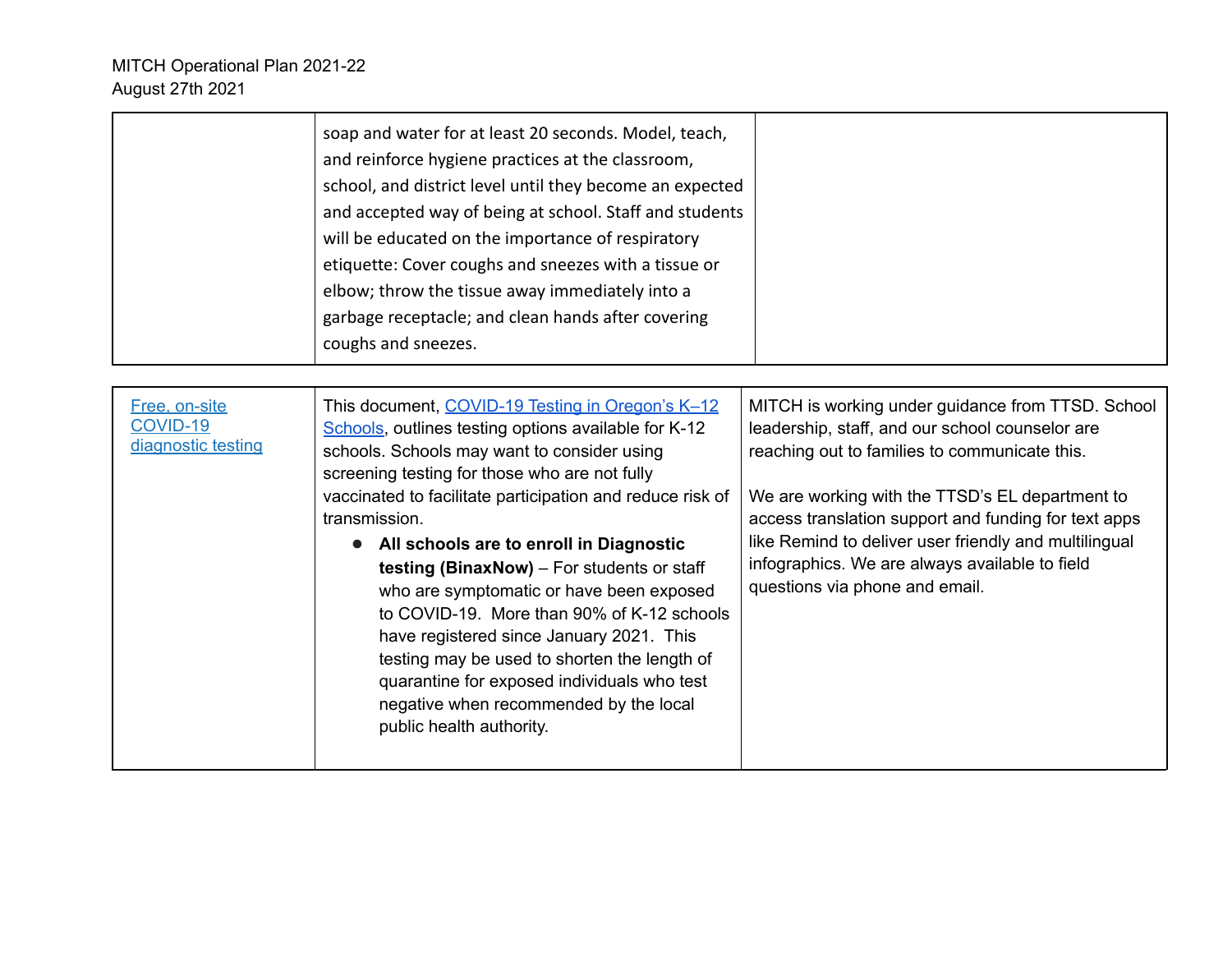| <b>COVID-19 screening</b><br><u>testing</u> | This document, COVID-19 Testing in Oregon's K-12<br>Schools, outlines testing options available for K-12<br>schools. Schools may want to consider using<br>screening testing for those who are not fully<br>vaccinated to facilitate participation and reduce risk of<br>transmission.<br>Screening Testing for Staff and Volunteers -<br>Designed for individuals without symptoms of<br>COVID-19 or exposure to COVID-19. Intended for<br>unvaccinated staff or volunteers with a medical or<br>religious exemption.<br><b>Screening Testing for Students</b> – Designed for<br>students without symptoms of COVID-19 or exposure<br>to COVID-19. Schools may choose to verify<br>vaccination status, but this is not required, and all<br>interested K-12 schools are welcome to enroll.<br>Participating schools will have the option to offer<br>students weekly screening for classroom cohorts,<br>extracurricular cohorts, or both. Participation will be<br>voluntary, and schools and families can opt-out at any<br>time. The program will be administered by regional<br>laboratory partners and details will vary by region. | MITCH is working under guidance from TTSD. School<br>leadership, staff, and our school counselor are<br>reaching out to families to communicate this.<br>We are working with the TTSD's EL department to<br>access translation support and funding for text apps<br>like Remind to deliver user friendly and multilingual<br>infographics. We are always available to field<br>questions via phone and email. |
|---------------------------------------------|-------------------------------------------------------------------------------------------------------------------------------------------------------------------------------------------------------------------------------------------------------------------------------------------------------------------------------------------------------------------------------------------------------------------------------------------------------------------------------------------------------------------------------------------------------------------------------------------------------------------------------------------------------------------------------------------------------------------------------------------------------------------------------------------------------------------------------------------------------------------------------------------------------------------------------------------------------------------------------------------------------------------------------------------------------------------------------------------------------------------------------------------|---------------------------------------------------------------------------------------------------------------------------------------------------------------------------------------------------------------------------------------------------------------------------------------------------------------------------------------------------------------------------------------------------------------|
|---------------------------------------------|-------------------------------------------------------------------------------------------------------------------------------------------------------------------------------------------------------------------------------------------------------------------------------------------------------------------------------------------------------------------------------------------------------------------------------------------------------------------------------------------------------------------------------------------------------------------------------------------------------------------------------------------------------------------------------------------------------------------------------------------------------------------------------------------------------------------------------------------------------------------------------------------------------------------------------------------------------------------------------------------------------------------------------------------------------------------------------------------------------------------------------------------|---------------------------------------------------------------------------------------------------------------------------------------------------------------------------------------------------------------------------------------------------------------------------------------------------------------------------------------------------------------------------------------------------------------|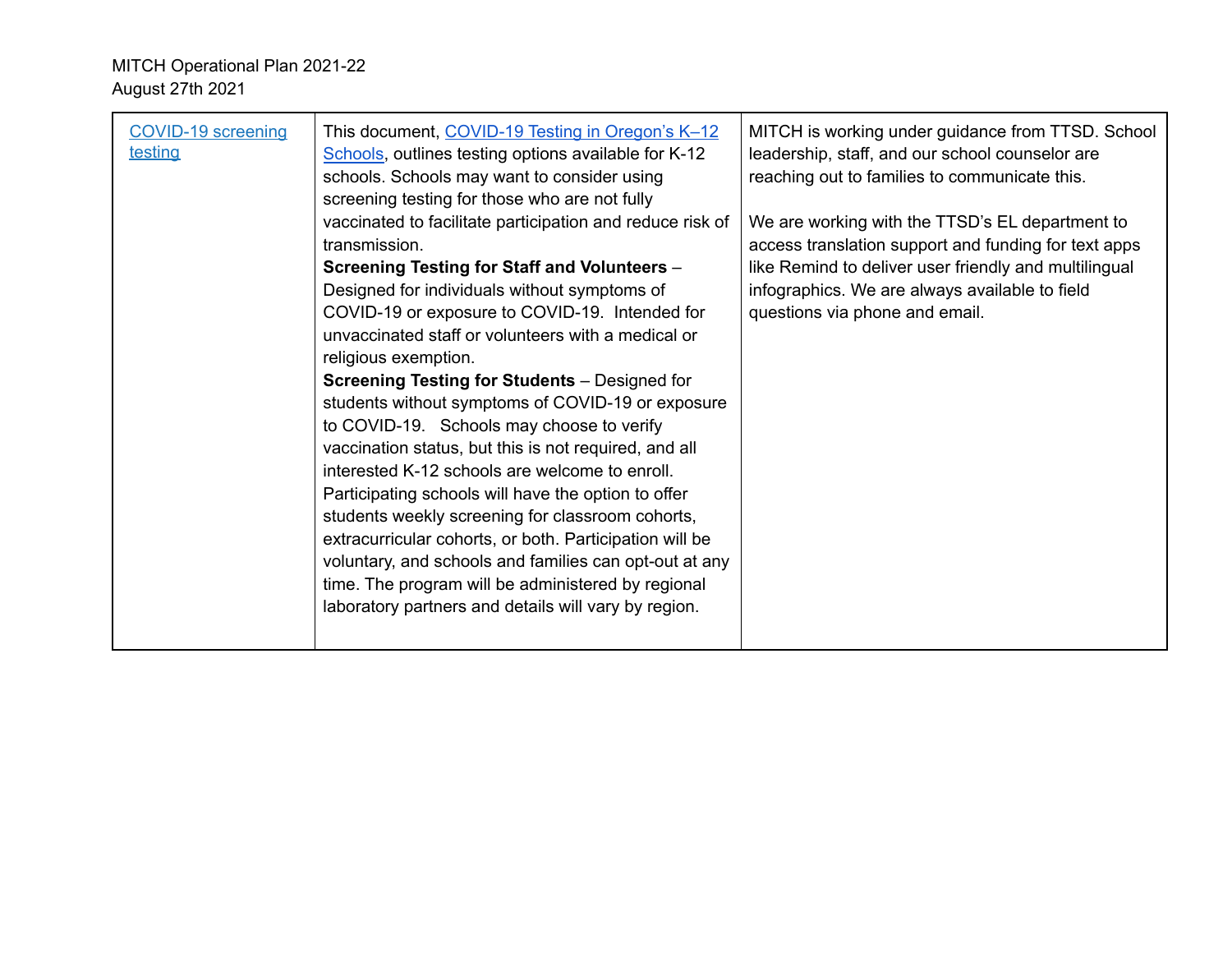| $\triangleright$ District will make the district's Communicable<br>communication<br>this comprehensive Communicable Disease Plan<br>Disease Plan available to the staff and families                                                                                                                                                                                                                                                                                                                                                                                                                                                                                                                                                                                                                            |                      |                                |                                                                                                       |
|-----------------------------------------------------------------------------------------------------------------------------------------------------------------------------------------------------------------------------------------------------------------------------------------------------------------------------------------------------------------------------------------------------------------------------------------------------------------------------------------------------------------------------------------------------------------------------------------------------------------------------------------------------------------------------------------------------------------------------------------------------------------------------------------------------------------|----------------------|--------------------------------|-------------------------------------------------------------------------------------------------------|
| $\triangleright$ Signage will be posted in school and district<br>school counselor.<br>buildings to remind and cue people to follow<br>best practices for limiting the spread of<br>COVID.<br>$\triangleright$ District will send out weekly emails reminding<br>all stakeholders of the expectations, including<br>expectations for staying home when someone<br>is feeling sick.<br>$\triangleright$ District will send out a school level<br>communication to staff and families if a<br>person tests positive for COVID. District will<br>notify all staff and students in a cohort if a<br>person tests positive for COVID.<br>$\triangleright$ Communication will be made available in<br>other languages and the district will outreach<br>to families to ensure they have access to the<br>information. | <b>Public health</b> | and provide updates as needed. | Staff have access to support relating to understanding<br>Help and support from school leadership and |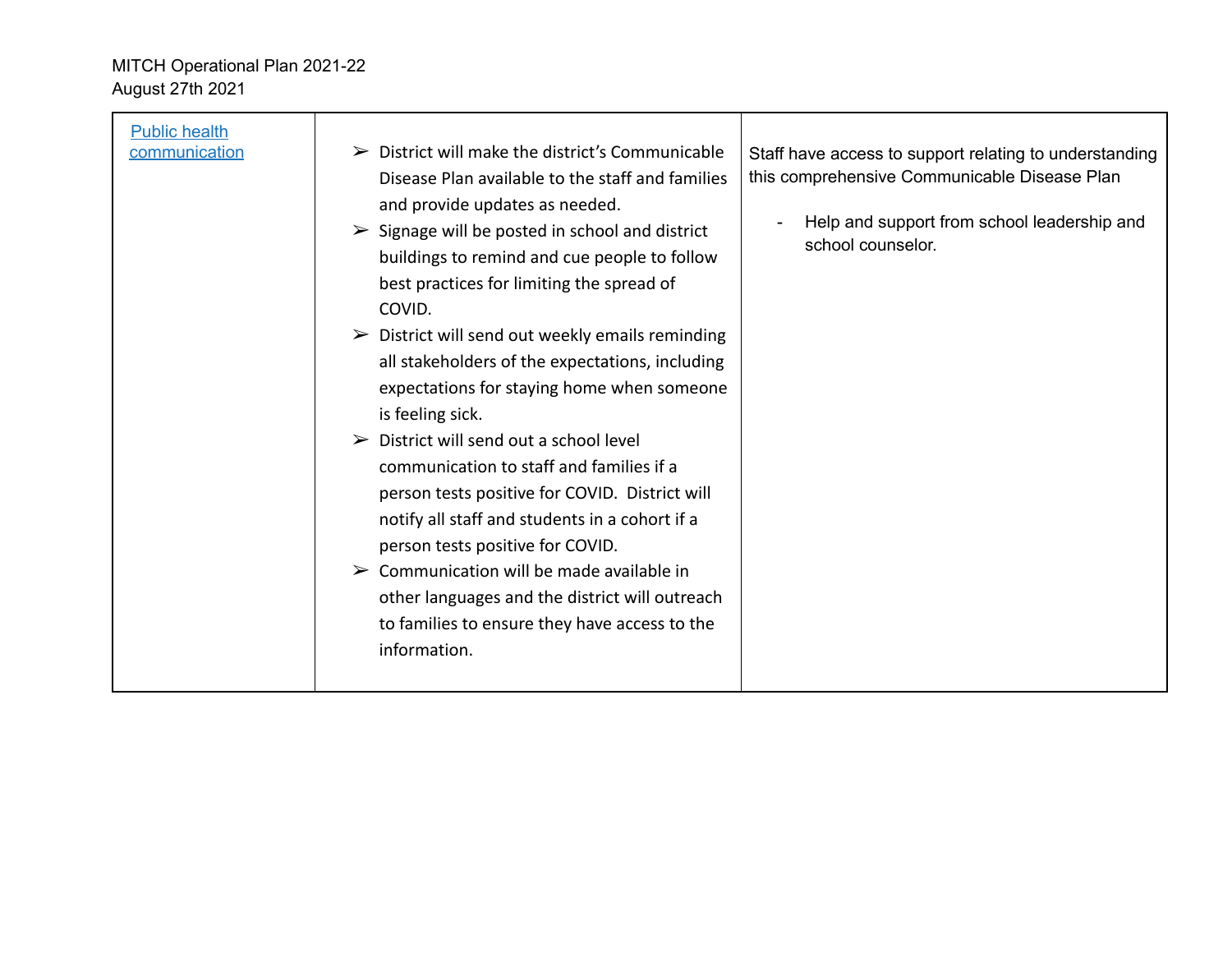| Isolation:<br>Health care and a<br>designated space<br>that is appropriately<br>supervised and<br>adequately equipped<br>for providing first aid<br>and isolating the sick<br>or<br>injured child are<br>required by OAR<br>581-022-2220 | <b>Isolation of Sick People and Quarantine of Exposed</b><br>People-Isolation is a way to prevent others from<br>becoming infected from a person who may have<br>COVID-19. Screening and isolation together are active<br>ways that schools are able to respond to possible<br>positive cases of COVID-19, and therefore prevent<br>others from getting sick. Staff and students should<br>not assume that a person in isolation has COVID-19.<br>As with screening, the isolation practice is used as a<br>preventative measure when the possibility of<br>infection is present. Quarantine separates and<br>restricts the movement of people who were exposed<br>to a contagious disease to see if they become sick.<br>An isolation room will be designated at each school<br>for staff or students who report or develop<br>symptoms. The space should be adequate for<br>supervision of symptoms, and staff person monitoring<br>should be wearing proper PPE. The district will offer<br>free, on-site COVID-19 testing to students and staff<br>with COVID-19 symptoms or exposure via OHA's K-12<br>school testing program. | MITCH is working under guidance from TTSD. School<br>leadership, staff, and our school counselor are<br>reaching out to families to communicate this.<br>We are working with the TTSD's EL department to<br>access translation support and funding for text apps<br>like Remind to deliver user friendly and multilingual<br>infographics. We are always available to field<br>questions via phone and email. |
|------------------------------------------------------------------------------------------------------------------------------------------------------------------------------------------------------------------------------------------|-------------------------------------------------------------------------------------------------------------------------------------------------------------------------------------------------------------------------------------------------------------------------------------------------------------------------------------------------------------------------------------------------------------------------------------------------------------------------------------------------------------------------------------------------------------------------------------------------------------------------------------------------------------------------------------------------------------------------------------------------------------------------------------------------------------------------------------------------------------------------------------------------------------------------------------------------------------------------------------------------------------------------------------------------------------------------------------------------------------------------------------|---------------------------------------------------------------------------------------------------------------------------------------------------------------------------------------------------------------------------------------------------------------------------------------------------------------------------------------------------------------------------------------------------------------|
|------------------------------------------------------------------------------------------------------------------------------------------------------------------------------------------------------------------------------------------|-------------------------------------------------------------------------------------------------------------------------------------------------------------------------------------------------------------------------------------------------------------------------------------------------------------------------------------------------------------------------------------------------------------------------------------------------------------------------------------------------------------------------------------------------------------------------------------------------------------------------------------------------------------------------------------------------------------------------------------------------------------------------------------------------------------------------------------------------------------------------------------------------------------------------------------------------------------------------------------------------------------------------------------------------------------------------------------------------------------------------------------|---------------------------------------------------------------------------------------------------------------------------------------------------------------------------------------------------------------------------------------------------------------------------------------------------------------------------------------------------------------------------------------------------------------|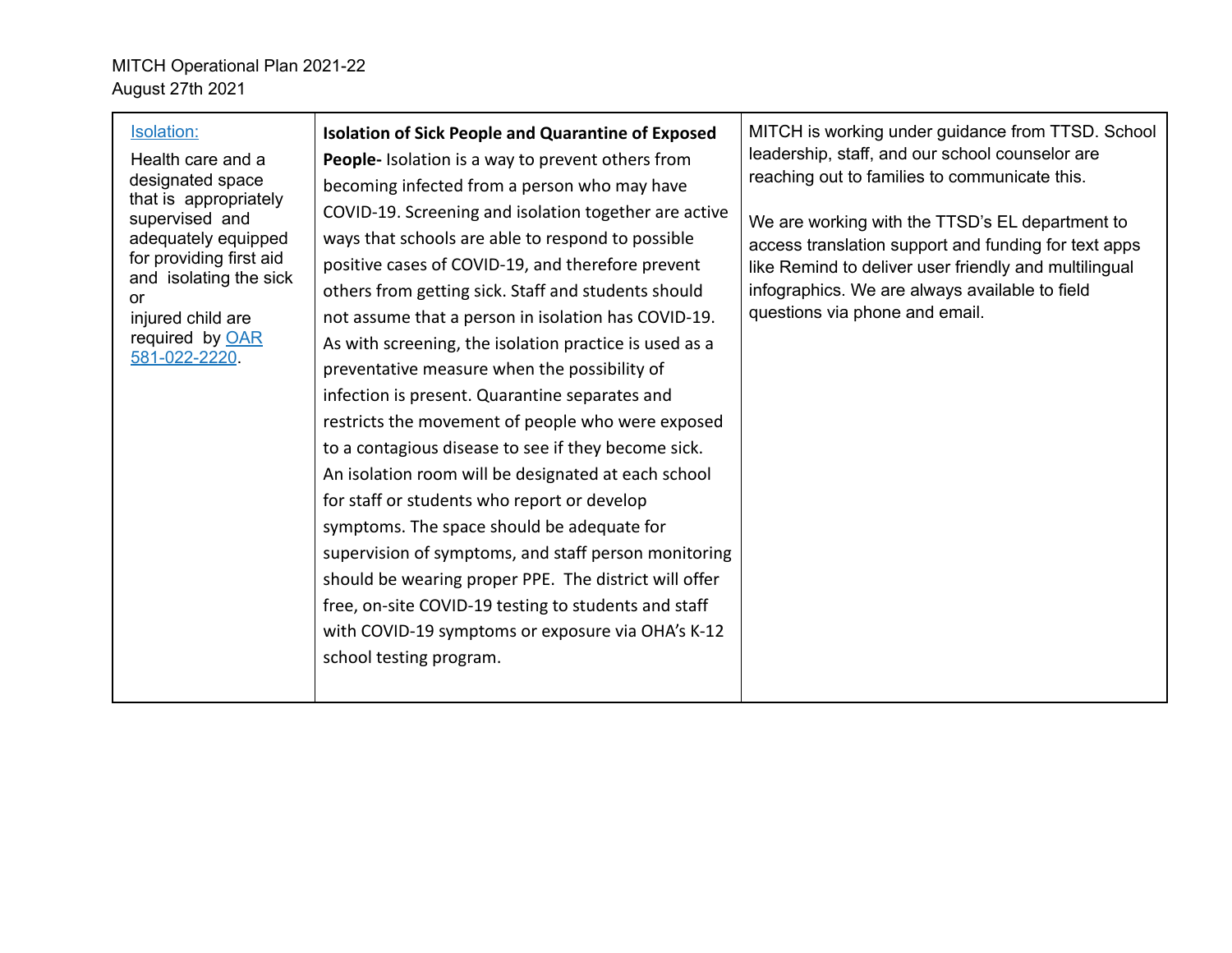| <b>Exclusion: School</b><br>administrators are<br>required to exclude<br>staff and students<br>from school whom<br>they have reason to<br>suspect have been<br>exposed to<br>COVID-19. (OAR<br>333-019-0010) | <b>Exclusion: TTSD will follow the exclusion guidelines</b><br>set forth by Oregon Department of Education and<br><b>Oregon Health Authority: Expanded Guidelines for</b><br><b>Exclusion Sept. 2020</b> . Students and school staff who<br>are diagnosed with a school-restrictable disease must<br>be excluded from work or attendance. Susceptible<br>students and school staff may also be excluded<br>following exposure to selected diseases, per<br>instructions to the school administrator from the local<br>public health authority or per OHA state-wide posted<br>notices. [OAR 333-019-0010; 333-019-0100] | MITCH is working under guidance from TTSD. Family<br>partnership advocates and communication teams are<br>working to reach out to families about how to<br>communicate this.<br>We are using text apps like remind to deliver user<br>friendly and multilingual infographics and information.<br>Be available to field questions to help mitigate<br>misunderstandings. |
|--------------------------------------------------------------------------------------------------------------------------------------------------------------------------------------------------------------|-------------------------------------------------------------------------------------------------------------------------------------------------------------------------------------------------------------------------------------------------------------------------------------------------------------------------------------------------------------------------------------------------------------------------------------------------------------------------------------------------------------------------------------------------------------------------------------------------------------------------|-------------------------------------------------------------------------------------------------------------------------------------------------------------------------------------------------------------------------------------------------------------------------------------------------------------------------------------------------------------------------|
|                                                                                                                                                                                                              | Students and staff who have conditions that<br>➤<br>cause chronic symptoms (e.g., asthma,<br>allergies, etc.) should not be automatically<br>excluded from school. Do not exclude staff or<br>students who have other symptoms that are<br>chronic or baseline symptoms (e.g., asthma,<br>allergies, etc.) from school.<br><b>COVID-19 Exclusion Summary Guide.</b><br>$\circ$<br><b>Expanded School Exclusions Guidelines</b><br>$\circ$                                                                                                                                                                               |                                                                                                                                                                                                                                                                                                                                                                         |

Page 14 of 15

### **Accommodations for Children with Disabilities**

Please describe the extent to which the district has adopted policies related to appropriate accommodation for children with disabilities with respect to health and safety protocols. Please describe any such policies.